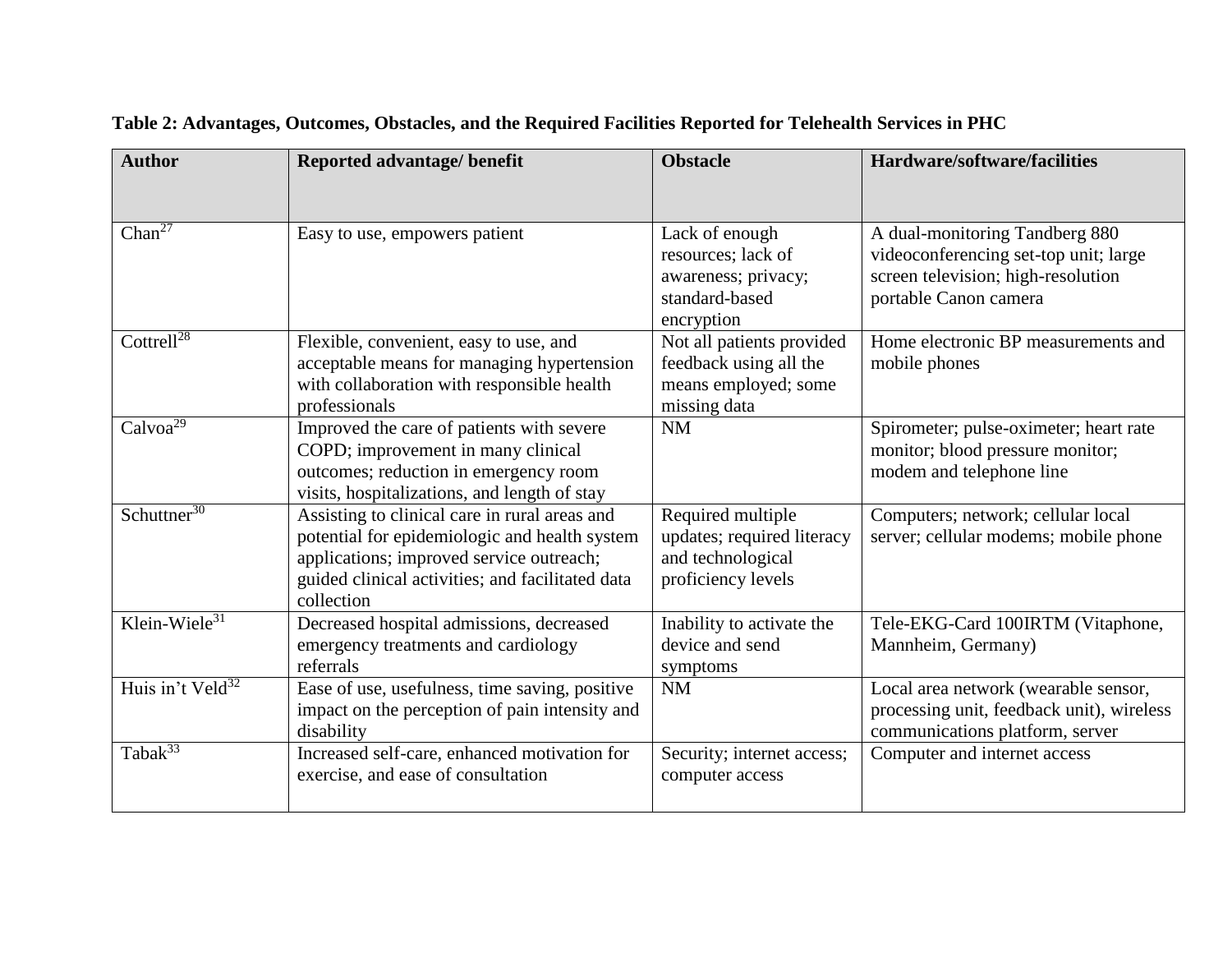| Uscher-Pines <sup>34</sup>    | Simple and inexpensive, easy to access, and | Lack of covering all        | Phone or video via internet               |
|-------------------------------|---------------------------------------------|-----------------------------|-------------------------------------------|
|                               | easy to use                                 | symptoms related to         |                                           |
|                               |                                             | disease in the Teladoc      |                                           |
|                               |                                             | program                     |                                           |
| Robert Harrison <sup>35</sup> | Improved communication among physicians     | Technical failure such as   | Standard commercial videoconferencing     |
|                               | of primary and secondary care for enhancing | loss of voice or image;     | equipment for desktop PCs. This           |
|                               | the quality of health care, continuous      | inability of consultants to | consisted of screen call software, a card |
|                               | education of health care providers; cost-   | perform a virtual           | to go inside the computer, a telephone    |
|                               | effectiveness of health services; and high  | physical examination        | handset, and a small video camera that    |
|                               | satisfaction by patients, specialists, and  |                             | could be mounted on the top or side of a  |
|                               | general practitioners                       |                             | computer monitor.                         |
| Izquierdo $36$                | Improved glycaemic control and achievement  | There was no access to      | Web camera, home glucose meter, and       |
|                               | in behavioral change goals, and improved    | the electronic health       | blood pressure cuff connected to the      |
|                               | diabetes care                               | record, so the care team    | home telemedicine unit through an RS-     |
|                               |                                             | was unable to complete      | 232 serial port                           |
|                               |                                             | patient information.        |                                           |
| de Lusignana $37$             | Realization of home telemonitoring          | Equipment failed due to     | TV-phone 8*8 inch (Model number           |
|                               |                                             | battery failure that        | VC105)                                    |
|                               |                                             | followed by a loss of data  |                                           |
|                               |                                             | in the device memory;       |                                           |
|                               |                                             | video consulting over       |                                           |
|                               |                                             | ordinary telephone lines    |                                           |
|                               |                                             | did not show sustained      |                                           |
|                               |                                             | benefit and was not         |                                           |
|                               |                                             | complied with.              |                                           |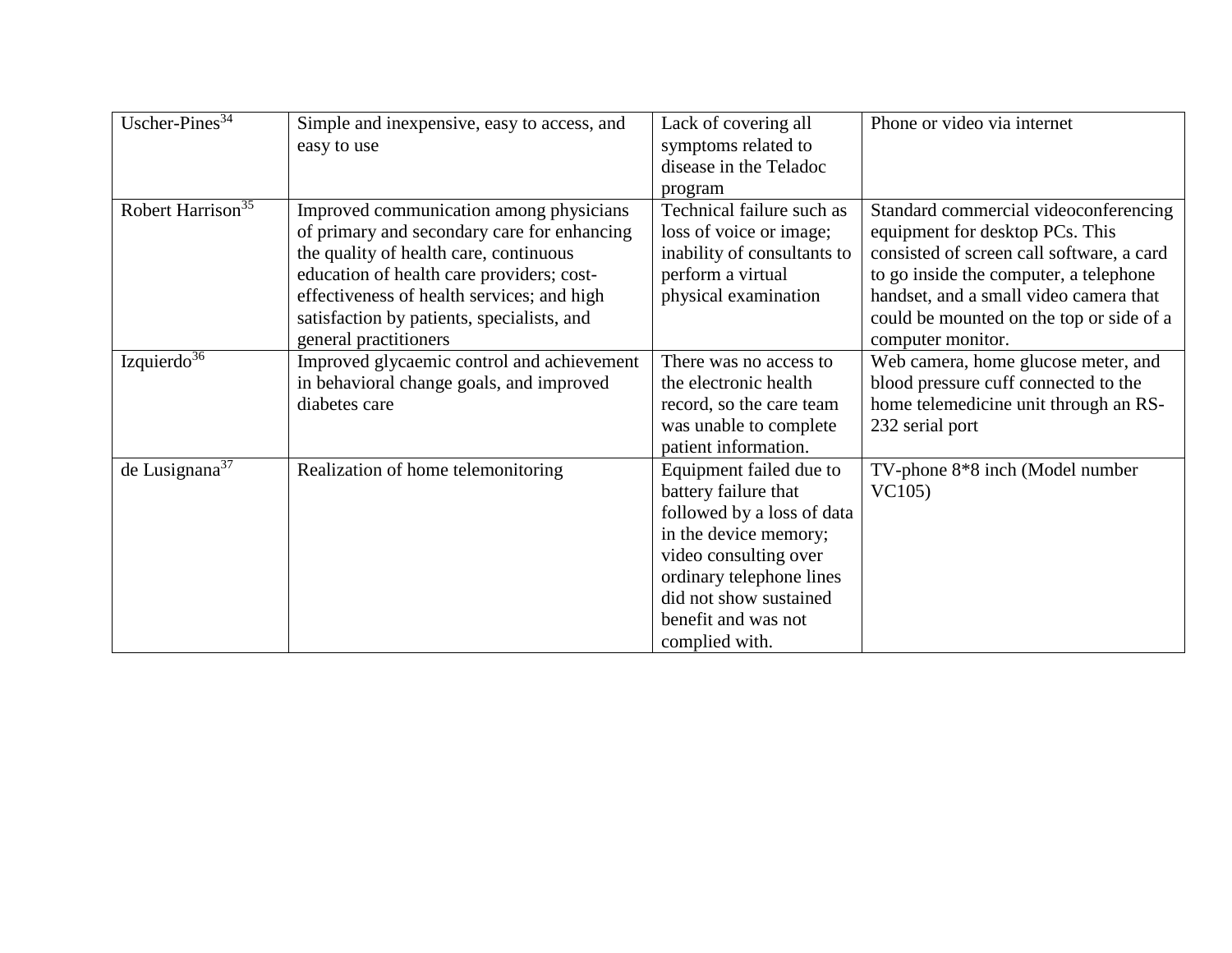| Anogianakis <sup>38</sup> | Reduced cost of transferring patients out of<br>prison; improved the quality of care for<br>prisoners  | Resistance of health care<br>personnel on the<br>provision of support for<br>telemedicine; Ministry of<br>Health resistance;<br>inability of National<br>Health System to<br>interface with the<br>computerized record<br>keeping system of the<br>prison telemedicine<br>program; prison staff<br>resistance to<br>implementation of<br>telehealth; inadequate<br>support from Ministry of<br>Justice leadership and<br>bureaucratic obstacles by<br>low ranked personnel in<br>justice system | Two beds, pharmacy, small clinic<br>equipped with telemedicine network for<br>consultation                                                               |
|---------------------------|--------------------------------------------------------------------------------------------------------|-------------------------------------------------------------------------------------------------------------------------------------------------------------------------------------------------------------------------------------------------------------------------------------------------------------------------------------------------------------------------------------------------------------------------------------------------------------------------------------------------|----------------------------------------------------------------------------------------------------------------------------------------------------------|
| Trief $39$                | Improved self-management                                                                               | Not generalizable                                                                                                                                                                                                                                                                                                                                                                                                                                                                               | Phone and computer                                                                                                                                       |
| $Glynn^{40}$              | Cheap, user-friendly technology to promote<br>physical activity in primary care                        | Not generalizable                                                                                                                                                                                                                                                                                                                                                                                                                                                                               | Smartphone                                                                                                                                               |
| Mussulman <sup>41</sup>   | Increased motivation, improved access to<br>high quality smoking cessation treatment in<br>rural areas | <b>NM</b>                                                                                                                                                                                                                                                                                                                                                                                                                                                                                       | Computers, web cams, printers;<br>telephones; polycom PVX software,<br>large bandwidth, a telemedicine<br>technician for internet resource<br>management |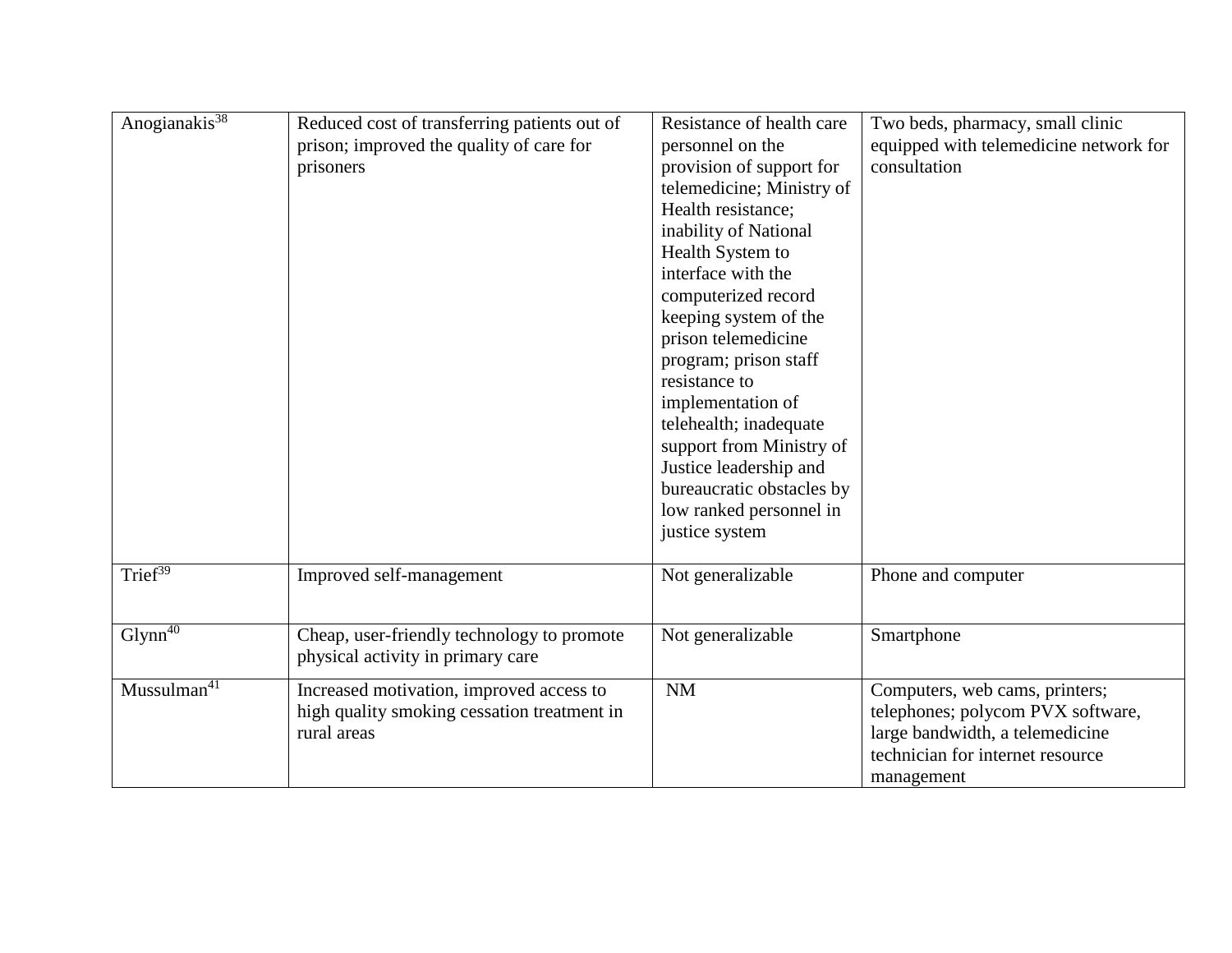| $Pratt^{42}$                 | Improved self-management, reduced number<br>of hospital admissions, reduced emergency<br>room visits, improved quality of life                                                                                                          | NM                                                                            | Remote health device connected to the<br>phone                                                                                                            |
|------------------------------|-----------------------------------------------------------------------------------------------------------------------------------------------------------------------------------------------------------------------------------------|-------------------------------------------------------------------------------|-----------------------------------------------------------------------------------------------------------------------------------------------------------|
| Levy $43$                    | Improve self-care                                                                                                                                                                                                                       | Safety and<br>confidentiality of<br>sensitive health data                     | Mobile; Skype software                                                                                                                                    |
| $Bove^{44}$                  | Better and faster treatment and management<br>of hypertension; reduction of heart disease                                                                                                                                               | NM                                                                            | Sphygmomanometer; pedometer,<br>telephone, internet, fax                                                                                                  |
| Al Alawi $\overline{A^{15}}$ | Providing the efficient means of detecting and<br>treating diabetic retinopathy; improving<br>patient information sharing; improving patient<br>status; educating family physicians                                                     | <b>NM</b>                                                                     | Canon camera, computer, internet                                                                                                                          |
| Hate $\overline{f^{46}}$     | Effective and efficient screening of diabetic<br>patients in low-income areas covered by a<br>family physician; screening people in primary<br>care centers without the need for an eye<br>specialist, promoting health, cost-effective | Improved screening                                                            | Camera, data transfer software, internet,<br>phone                                                                                                        |
| Odnoletkova $47$             | Increased access to health services                                                                                                                                                                                                     | NM                                                                            | Package with information about the<br>program, a book with advice on<br>nutrition in diabetes and a waist<br>circumference meter with a BMI<br>calculator |
| Quinn <sup>48</sup>          | Motivation and confidence in elderly people,<br>for self-management; positive attitude<br>towards mobile technology                                                                                                                     | Anxiety and literacy<br>related to technology<br>may be avoidable<br>barriers | Internet, mobile, personal portal,<br>personal communication service                                                                                      |
| Wakefield <sup>49</sup>      | Enhanced detection of diabetes                                                                                                                                                                                                          | NM                                                                            | Standard telephone line, blood glucose<br>measurements                                                                                                    |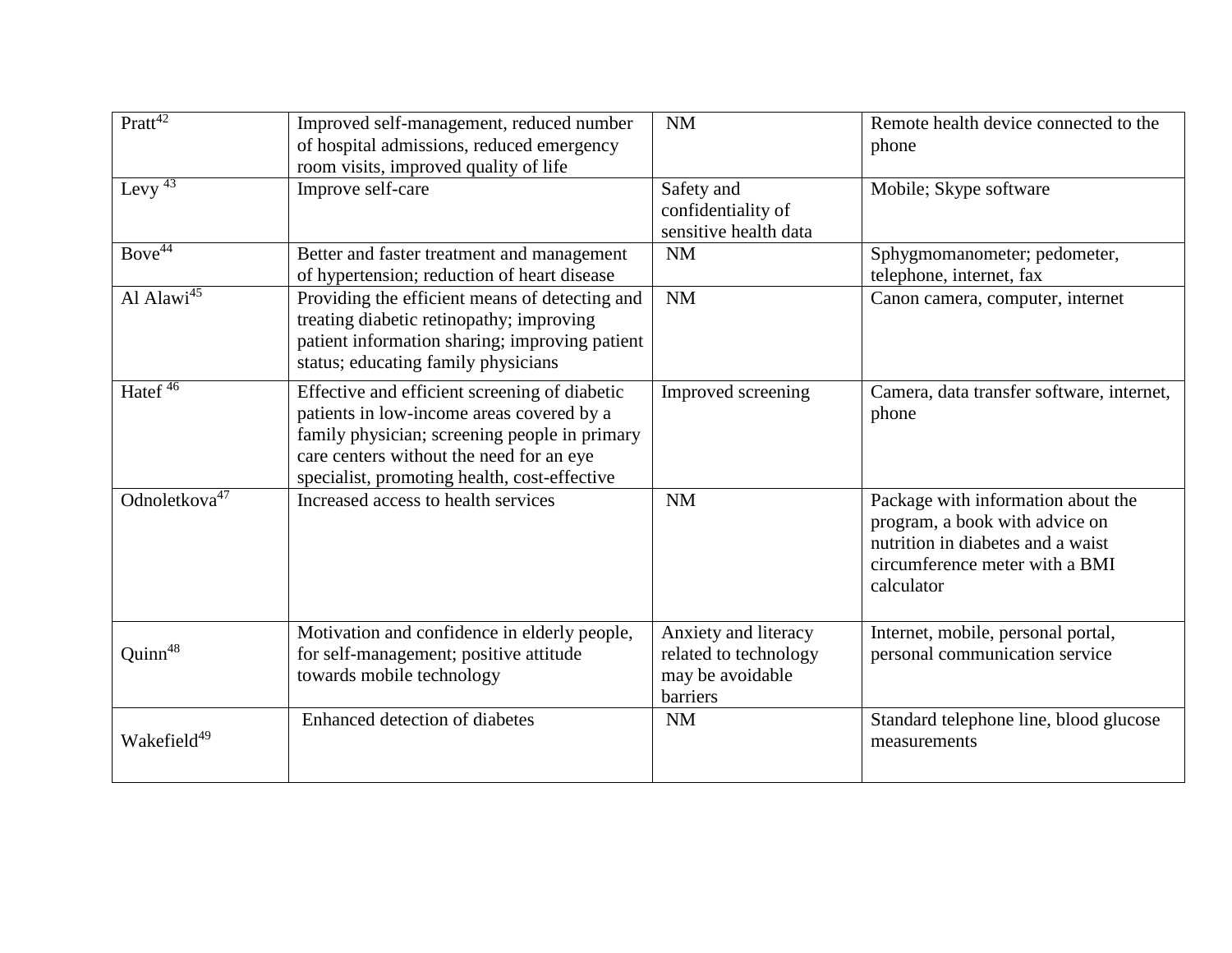| $Deen^{50}$                   | Improving access to psychotherapy services;<br>patient satisfaction                                                                                                                           | Rejecting people | Telephone, video equipment in the<br>primary care office                                                                                                                                                       |
|-------------------------------|-----------------------------------------------------------------------------------------------------------------------------------------------------------------------------------------------|------------------|----------------------------------------------------------------------------------------------------------------------------------------------------------------------------------------------------------------|
| Tudiver <sup>51</sup>         | Telemedicine may be a useful, effective way<br>to deliver healthcare; enhanced patient<br>knowledge; improved self-management                                                                 | NM               | Phone service, web portal, email, fax                                                                                                                                                                          |
| Nagrebetsky <sup>52</sup>     | Improved self-monitoring, improved clinical<br>outcomes                                                                                                                                       | NM               | Mobile telephone, blood glucose meter,<br>mobile 3G network, web-based<br>monitoring system                                                                                                                    |
| Bujnowska-Fedak <sup>53</sup> | Improved access to primary healthcare;<br>enhanced physician confidence; educating<br>family physicians; making efficient use of<br>expensive resources; and providing easier<br>medical care | <b>NM</b>        | Telephone transmission system,<br>communication protocols, configuration<br>equipment and communications, audio<br>equipment, video and audio computers,<br>high quality video systems, and<br>dedicated lines |
| Huber <sup>54</sup>           | Positive change in physical habits among<br>obese primary care patients.                                                                                                                      | NM               | Telephone                                                                                                                                                                                                      |
| Etherington <sup>55</sup>     | Ease of use                                                                                                                                                                                   | NM               | Standard PC, video capture, ISDN<br>connection                                                                                                                                                                 |
| $\overline{\text{Ruas}^{56}}$ | <b>NM</b>                                                                                                                                                                                     | NM               | PC, the store-and-forward<br>teleconsultation tool (BH Telessau'de),<br>personnel management system of the<br>municipal Department of Health                                                                   |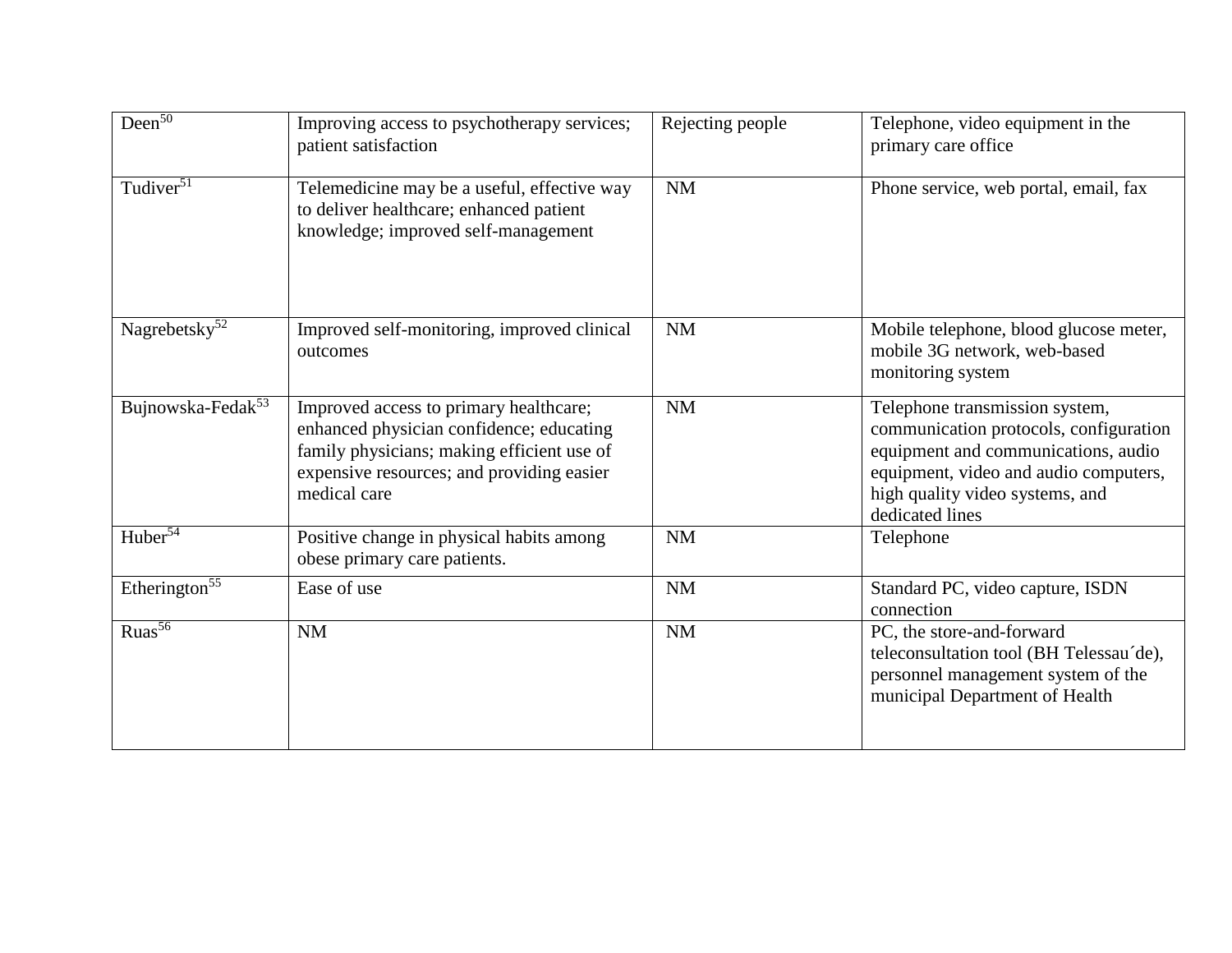| Salisbury <sup>57</sup> | Reduced cardiovascular risk, cost-effective<br>benefit in cardiovascular risk reduction,<br>feasibility of delivering an intervention on a<br>wide scale at relatively low cost and using<br>non-clinically trained health advisors<br>supported by computerized algorithms,<br>increases the capacity of the healthcare<br>system to provide an intervention to large<br>numbers of people | Lack of internet access                                                   | Telephone, internet, email address,<br>computer systems                                                                |
|-------------------------|---------------------------------------------------------------------------------------------------------------------------------------------------------------------------------------------------------------------------------------------------------------------------------------------------------------------------------------------------------------------------------------------|---------------------------------------------------------------------------|------------------------------------------------------------------------------------------------------------------------|
| Salisbury <sup>58</sup> | Acceptable to patients and providers; cost-<br>effective; promoted self-management;<br>treatment optimization; care coordination                                                                                                                                                                                                                                                            | Not all patients in UK<br>have access to reliable<br>internet connections | <b>NM</b>                                                                                                              |
| Iannitto <sup>59</sup>  | Empowering patient to take an active role in<br>managing their health; saving time for the<br>primary care providers in delivering patient<br>care; opening appointment slots for patients;<br>improving ability to serve patients with<br>diabetes by initiating insulin in a timely<br>manner; high satisfaction with the telehealth<br>system reported by patients and providers         | Lack of reimbursement                                                     | Telephone and a functioning glucometer                                                                                 |
| Langkamp <sup>60</sup>  | High level of satisfaction with the program;<br>decreased stress to the child and the parents;<br>increasing the likelihood of a successful<br>medical examination due to greater<br>cooperation by the child.                                                                                                                                                                              | NM                                                                        | Digital otoscope, telephonic<br>stethoscope, digital camera, and<br>videoconference camera.                            |
| Larsen $\overline{61}$  | Increased self-care                                                                                                                                                                                                                                                                                                                                                                         | <b>NM</b>                                                                 | Mobile phone with pre-loaded software;<br>blood glucose meter and a Bluetooth<br>cradle to link the meter to the phone |
| Dario <sup>62</sup>     | Reduced hospitalizations; reduced emergency<br>departments' and specialty care visits;<br>contributing to significant cost reduction;<br>improved adherence to therapy; improved<br>healthcare services' efficiency through better                                                                                                                                                          | NM                                                                        | Glucometer and a gateway for data<br>transmission to a regional eHealth<br>center.                                     |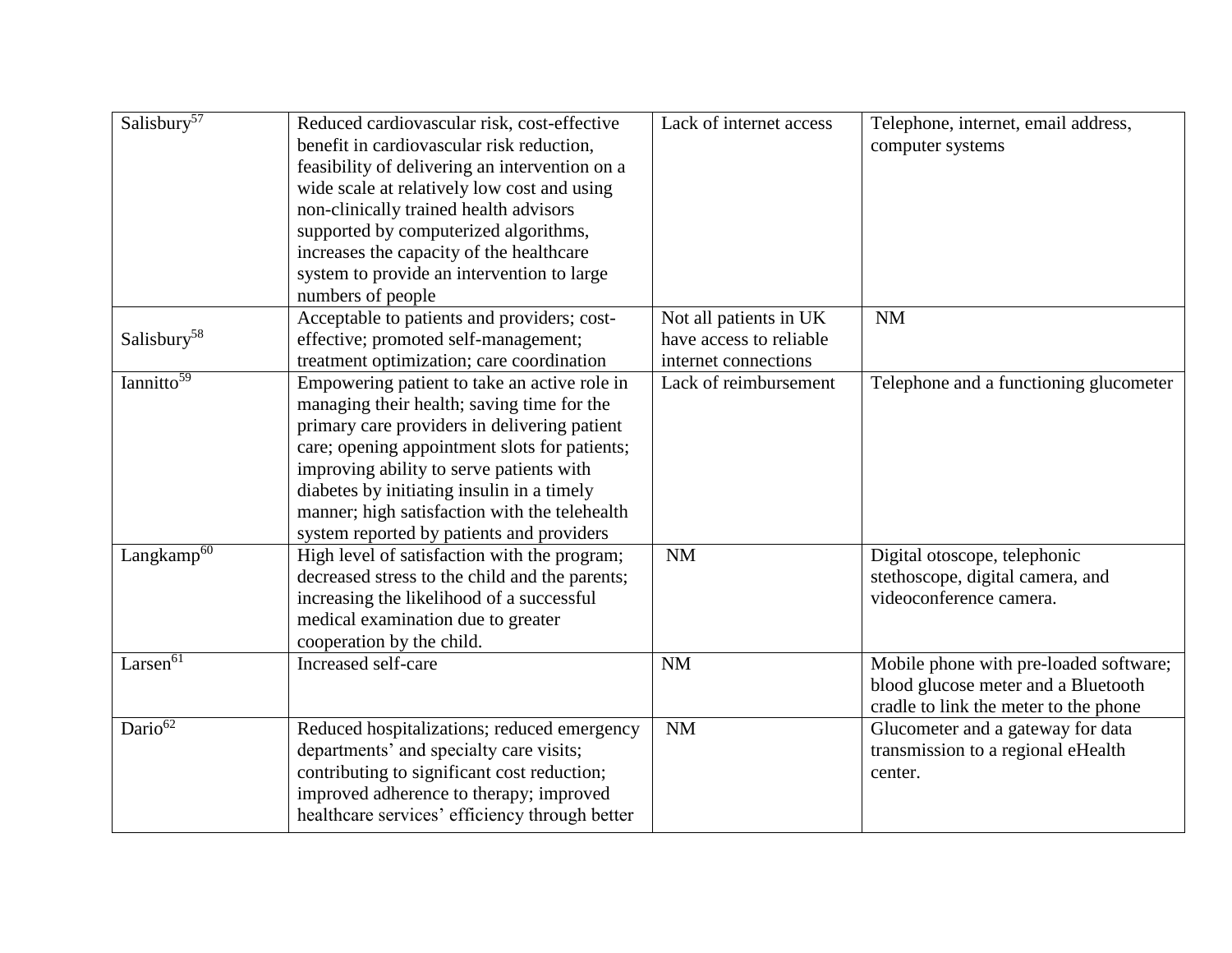|                         | management of chronic diseases; diminished<br>direct costs; decreased travel times for both<br>health professionals and patients                                                                                                                                                                                                                                                                                |                          |                                                                                                                                               |
|-------------------------|-----------------------------------------------------------------------------------------------------------------------------------------------------------------------------------------------------------------------------------------------------------------------------------------------------------------------------------------------------------------------------------------------------------------|--------------------------|-----------------------------------------------------------------------------------------------------------------------------------------------|
| Blomdahl <sup>63</sup>  | Reliable system; economic benefits                                                                                                                                                                                                                                                                                                                                                                              | <b>NM</b>                | Three ISDN lines, video camera, Aslit-<br>lamp microscope connected to a Sony<br>three-chip video-camera                                      |
| Thijssing <sup>64</sup> | Reduced physical referrals; improved quality<br>of care for these patients; supported GPs in<br>interpreting spirometry results, diagnosing<br>patients and making treatment decisions;<br>improved the communication between GP and<br>pulmonologist                                                                                                                                                           | NM                       | Spirometer that could be linked to a<br>computer, hypertext transfer protocol<br>secured, web-based teleconsultation<br>system-mail and phone |
| Hussain <sup>65</sup>   | Assistance in training and supervision of GPs;<br>support of GPs for understanding urinary tract<br>ultrasound anatomy and gaining competency<br>in the correct use of an ultrasound machine;<br>provided opportunities for continuous<br>professional development, accreditation and<br>reaccreditations of the GP's ultrasound skills                                                                         | <b>NM</b>                | Ultrasound scanner and a uro-<br>flowmeter, ISDN at 128 Kbit/digital<br>ultrasound machine                                                    |
| Backman <sup>66</sup>   | Supporting diagnoses by GP; assisting in<br>clinical evaluation of cardiac patients;<br>bridging the gap between primary care and<br>specialists; reduction of referrals to secondary<br>care; reduction of misdiagnosis; ease of use;<br>time saving; money saving; benefits to<br>physicians and patients in terms of<br>accessibility, speed of diagnosis, efficiency of<br>management, and resource release | Time consuming           | Telephone line, email, or fax                                                                                                                 |
| Pecina <sup>67</sup>    | Facilitated access to consultants; facilitated<br>communication of primary care physicians<br>with counselors                                                                                                                                                                                                                                                                                                   | Problem in image quality | Any iOS 7.2 or higher device; iPhone<br>operating system                                                                                      |